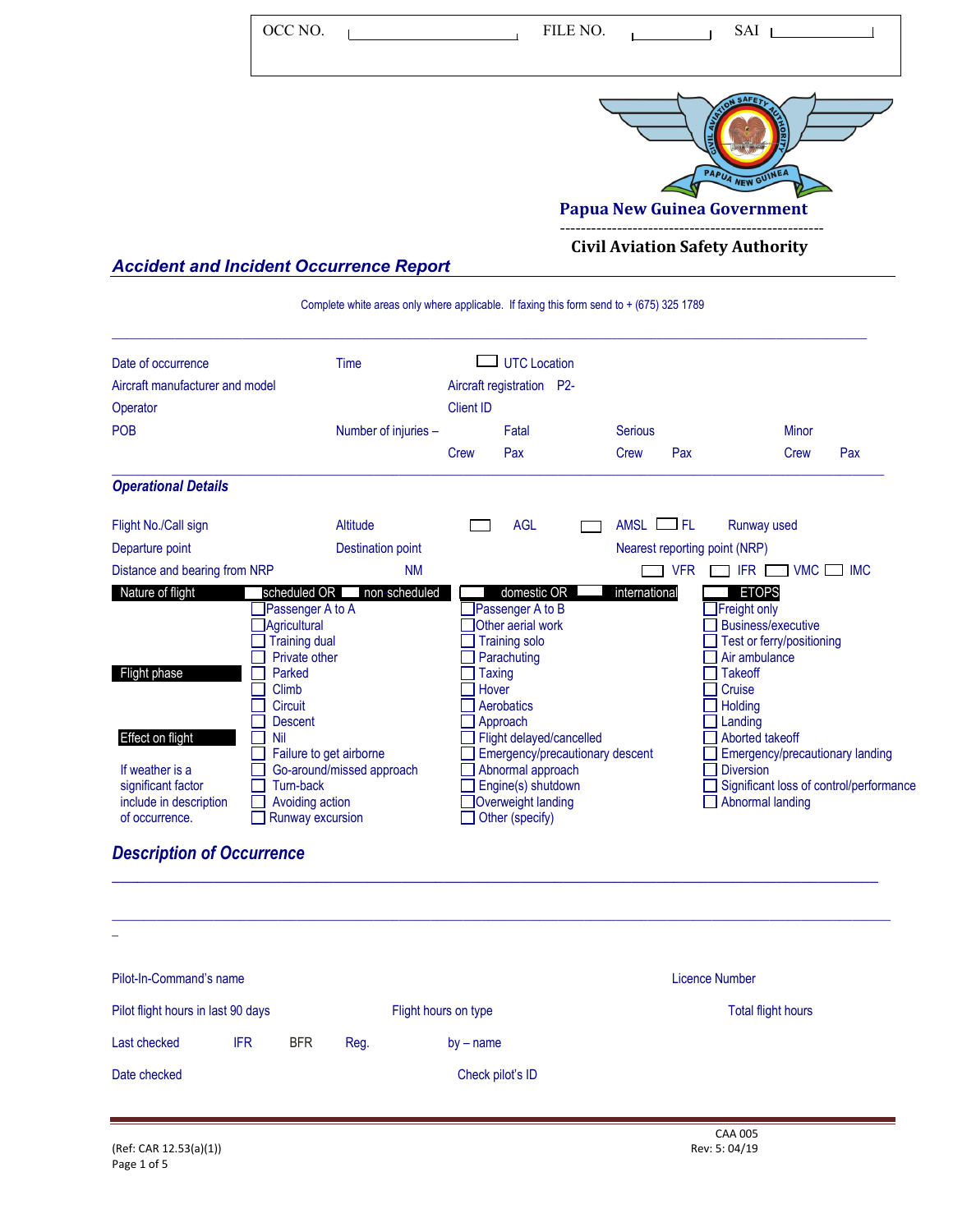## *Type of Occurrence*

| Accident/incident    | <b>Collision/strike object</b><br>engine power loss<br>fire/explosion/fumes                                                                                                                                    | component/system failure<br>malfunction<br>damage to aircraft<br>fuel/fluids occurrence                                | loss of control<br>airframe failure<br>flight crew illness/incapacitation                                                |
|----------------------|----------------------------------------------------------------------------------------------------------------------------------------------------------------------------------------------------------------|------------------------------------------------------------------------------------------------------------------------|--------------------------------------------------------------------------------------------------------------------------|
|                      | injuries to persons<br>passenger/cargo related occurrence<br>emergency declaration                                                                                                                             | failure of emergency equip/procs<br>valid warning/alert system<br>other (specify)                                      | evacuation<br>invalid warning/alert system                                                                               |
| Airspace incident    | Airspace ID - eg AA.TMA/C<br>near collision<br>unauthorised airspace incursion<br>clearance/instruction deficiency<br>$TCAS$ Alert $\Box$ RA $\Box$ TA                                                         | loss of separation<br>breach of other clearance<br>flight information deficiency<br>intruder relative altitude in feet | unauthorised altitude penetration<br>pilot flight planning deficiency<br>other (specify)<br>relative position<br>o'clock |
| Facility malfunction | <b>Facility ID</b><br><b>Name</b><br>failure/non availability<br>excessive bends/roughness<br>readability deficiency                                                                                           | coverage/intensity deficiency<br>false overhead/distance indication<br>interference                                    | <b>Facility Type</b><br>alignment/course deficiency<br>identification deficiency<br>other (specify)                      |
| Aerodrome occ.       | physical surface deficiency<br>physical obstruction<br>public protection deficiency                                                                                                                            | surface marking deficiency<br>equipment/installation deficiency<br>other (specify)                                     | wildlife incursion<br>apron management deficiency                                                                        |
| Dangerous goods      | spillage/leakage<br>fumes/gas/smoke/fire                                                                                                                                                                       | mis/nondeclaration                                                                                                     | other (specify)                                                                                                          |
| <b>Bird hazard</b>   | strike<br>near strike<br><b>Species</b><br>11-100<br>$2 - 10$<br>Number seen<br>Cloud:<br>Pilot pre-warned of strike possibility?<br>Yes<br>Contributing Factors? E.g. grass cutting, garbage accumulation etc | small<br>100+ Number hit<br>$2 - 10$<br><b>Precipitation</b><br><b>No</b>                                              | medium<br>large<br>11-100<br>$100+$<br><b>Nil</b><br><b>Heavy</b><br>Light                                               |

| Aircraft defect/<br><b>Engineering Details</b> |           | Major component/system affected |                  |        |                      |                 |           |
|------------------------------------------------|-----------|---------------------------------|------------------|--------|----------------------|-----------------|-----------|
|                                                |           | Part defective                  |                  |        |                      |                 |           |
| Manufacturer                                   |           |                                 | <b>Model</b>     |        |                      |                 |           |
| Part number                                    |           |                                 | Serial number    |        |                      |                 |           |
| <b>TTIS</b><br><b>Hours</b>                    | Cycles    | TSO                             | <b>Hours</b>     | Cycles | <b>TSI</b>           | <b>Hours</b>    | Cycles    |
| Detection phase and unscheduled                | <b>OR</b> | scheduled maintenance           |                  |        | Manufacturer advised | Yes  <br>H      | $\Box$ No |
| Compliance with $\Box$ AD $\Box$ SD            |           | Specify reference               |                  |        |                      |                 |           |
| Maintenance organisation                       |           |                                 | <b>Client ID</b> |        |                      | Phone           |           |
| Aircraft damage level                          | destroyed | substantial                     | minor            |        |                      | other (specify) |           |
| Aircraft disposal                              | write-off | repair                          | unknown          |        |                      | other (specify) |           |

\_\_\_\_\_\_\_\_\_\_\_\_\_\_\_\_\_\_\_\_\_\_\_\_\_\_\_\_\_\_\_\_\_\_\_\_\_\_\_\_\_\_\_\_\_\_\_\_\_\_\_\_\_\_\_\_\_\_\_\_\_\_\_\_\_\_\_\_\_\_\_\_\_\_\_\_\_\_\_\_\_\_\_\_\_\_\_\_\_\_\_\_\_\_\_\_\_\_\_

\_\_\_\_\_\_\_\_\_\_\_\_\_\_\_\_\_\_\_\_\_\_\_\_\_\_\_\_\_\_\_\_\_\_\_\_\_\_\_\_\_\_\_\_\_\_\_\_\_\_\_\_\_\_\_\_\_\_\_\_\_\_\_\_\_\_\_\_\_\_\_\_\_\_\_\_\_\_\_\_\_\_\_\_\_\_\_\_\_\_\_\_\_\_\_\_\_\_\_

\_\_\_\_\_\_\_\_\_\_\_\_\_\_\_\_\_\_\_\_\_\_\_\_\_\_\_\_\_\_\_\_\_\_\_\_\_\_\_\_\_\_\_\_\_\_\_\_\_\_\_\_\_\_\_\_\_\_\_\_\_\_\_\_\_\_\_\_\_\_\_\_\_\_\_\_\_\_\_\_\_\_\_\_\_\_\_\_\_\_\_\_\_\_\_\_\_\_\_

## *Engineering Description of Incident*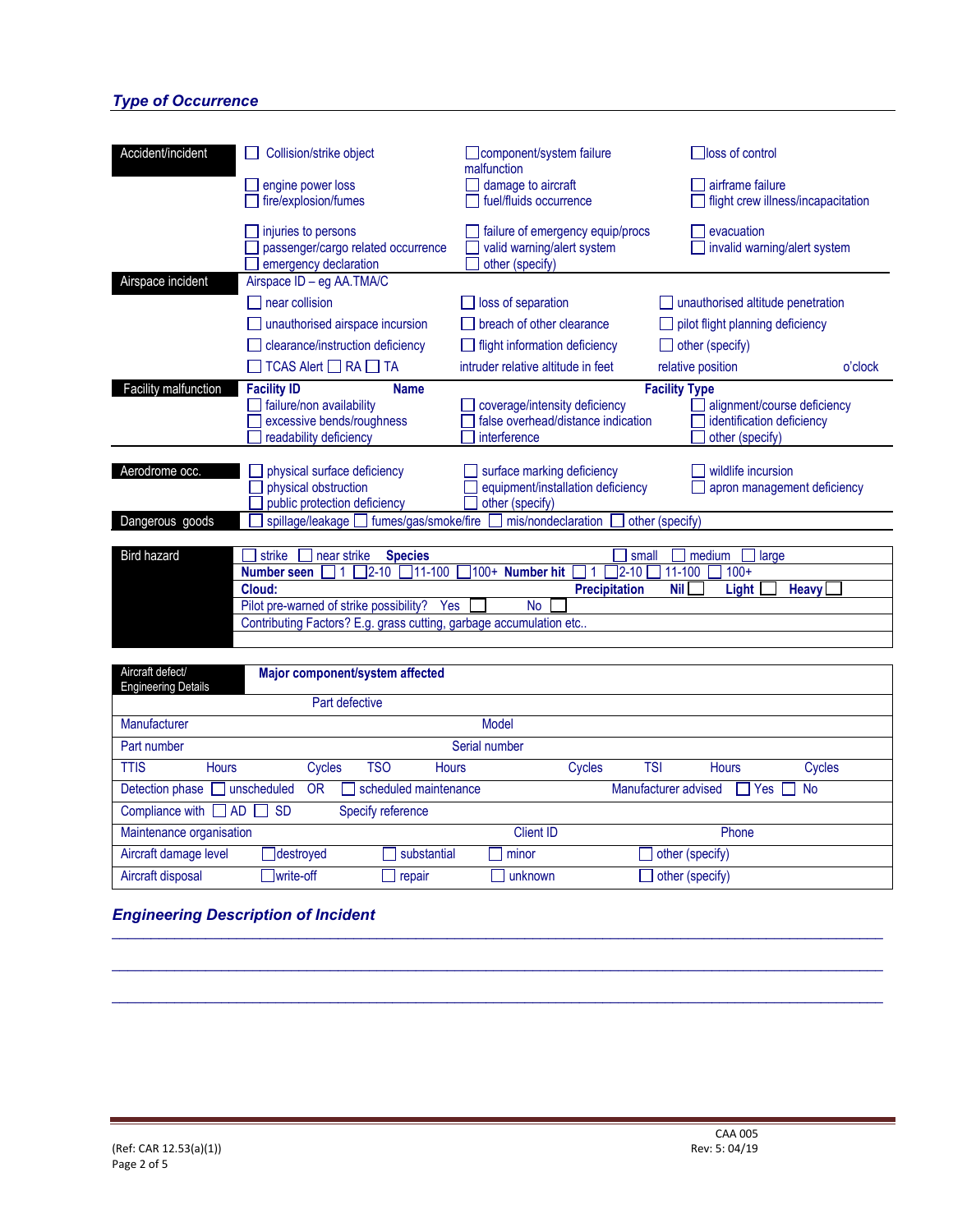| <b>Submitter's Details</b><br><b>Name</b><br>$\Box$ sketches*<br>Attachments<br>l reports | Client ID<br>photographs | Phone<br>$\Box$ others (specify) | Date |
|-------------------------------------------------------------------------------------------|--------------------------|----------------------------------|------|
| 1 Open OR □ Closed<br>$\Box$<br>Submitters investigation                                  |                          | Submitters reference number      |      |
| *If an accident, please supply a sketch of the site                                       |                          |                                  |      |
| We require more forms, please forward us                                                  |                          | forms                            |      |

| FILE NO.                                    |                 | SAI.        |                                                                                                                                                                                                                                                                                            | FINDING NO.    | F            |  |  |
|---------------------------------------------|-----------------|-------------|--------------------------------------------------------------------------------------------------------------------------------------------------------------------------------------------------------------------------------------------------------------------------------------------|----------------|--------------|--|--|
| <b>Investigation Report</b>                 |                 |             |                                                                                                                                                                                                                                                                                            |                |              |  |  |
|                                             |                 |             | Complete white areas only where applicable                                                                                                                                                                                                                                                 |                |              |  |  |
|                                             |                 |             | This section of the form is intended to be completed by the reporter or reporter's organisation at the conclusion of their internal investigation.<br>It may be submitted separately to the Occurrence Report. For further assistance with this section refer to CAR 12 Advisory Circular. |                |              |  |  |
| Date of occurrence                          | Time            |             | UTC Location                                                                                                                                                                                                                                                                               |                |              |  |  |
| Aircraft manufacturer and model             |                 |             | Aircraft registration P2-                                                                                                                                                                                                                                                                  |                |              |  |  |
| Finding attributed to: name                 |                 |             | <b>Client ID</b>                                                                                                                                                                                                                                                                           |                |              |  |  |
| <b>Aviation document</b>                    | Rule ref        |             | Manual reference                                                                                                                                                                                                                                                                           |                |              |  |  |
| $\Box$ Non-compliance<br><b>Description</b> | Non-conformance | Observation | Safety related concern                                                                                                                                                                                                                                                                     | Critical Major | <b>Ninor</b> |  |  |
| <b>Cause</b><br><b>Cause 1</b>              |                 |             |                                                                                                                                                                                                                                                                                            |                |              |  |  |
|                                             |                 |             |                                                                                                                                                                                                                                                                                            |                |              |  |  |
|                                             |                 |             |                                                                                                                                                                                                                                                                                            |                |              |  |  |
|                                             |                 |             |                                                                                                                                                                                                                                                                                            |                |              |  |  |
| Person/Organisation                         |                 | Category    |                                                                                                                                                                                                                                                                                            |                | Item         |  |  |
|                                             |                 |             |                                                                                                                                                                                                                                                                                            |                |              |  |  |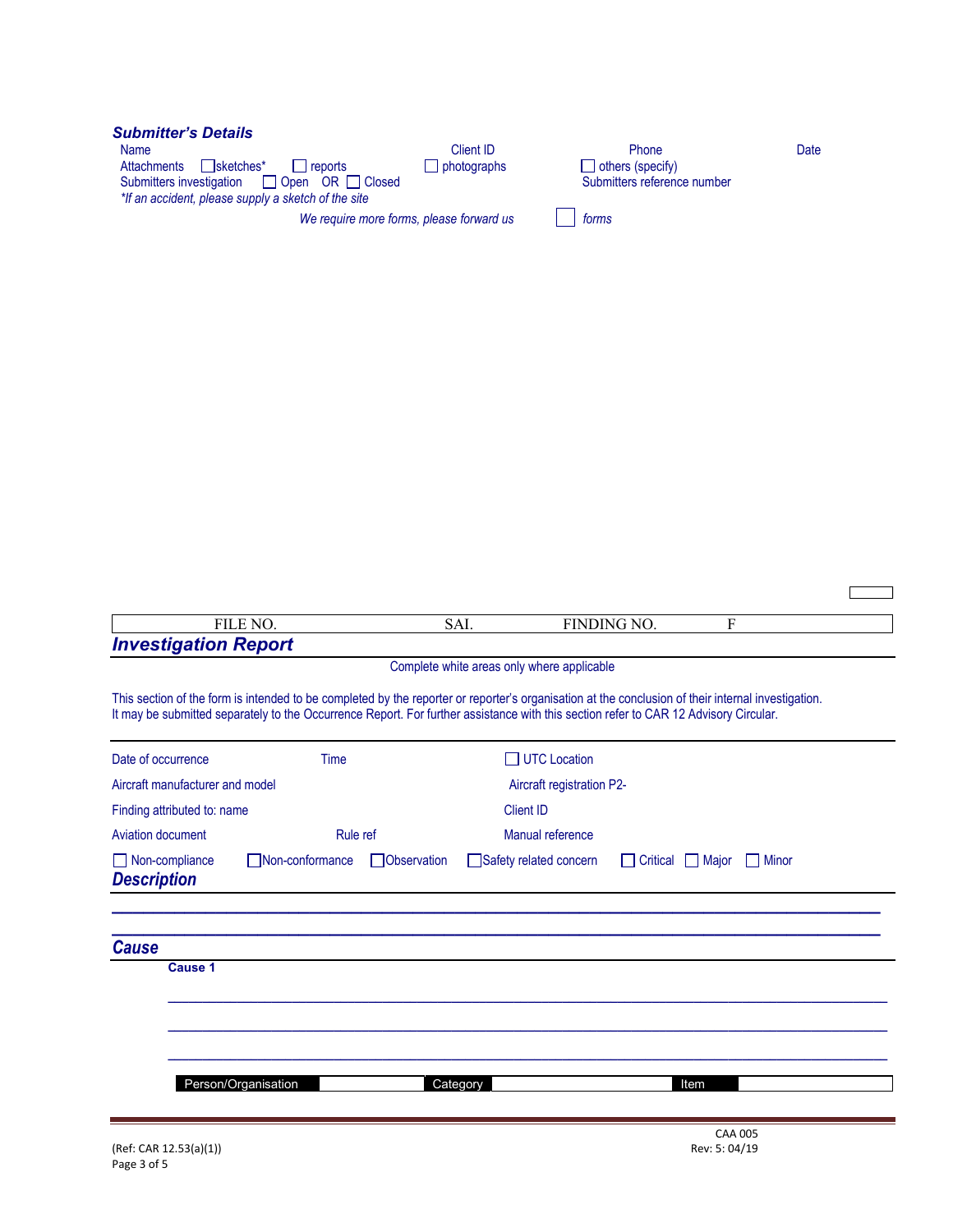|                                         | Person/Organisation | Category                                             |                         |                        | Item              |            |
|-----------------------------------------|---------------------|------------------------------------------------------|-------------------------|------------------------|-------------------|------------|
| <b>Client's Closing Action</b><br>1.    |                     |                                                      |                         |                        |                   |            |
|                                         |                     |                                                      |                         |                        |                   |            |
|                                         |                     |                                                      |                         | <b>Completion date</b> |                   |            |
| 2.                                      |                     |                                                      |                         |                        |                   |            |
|                                         |                     |                                                      |                         |                        |                   |            |
|                                         |                     |                                                      |                         | <b>Completion date</b> |                   |            |
|                                         |                     |                                                      |                         |                        |                   |            |
|                                         | <b>Estimated OR</b> | Actual cost of occurrence and corrective action PGK: |                         |                        |                   |            |
| <b>Reports Details</b>                  |                     |                                                      |                         |                        |                   |            |
|                                         |                     |                                                      |                         |                        |                   |            |
|                                         |                     |                                                      |                         |                        |                   |            |
|                                         |                     |                                                      | Position<br>AOC/MOC No. |                        |                   |            |
| Name<br>Organisation<br><b>Date</b>     |                     | <b>Phone Number</b>                                  |                         |                        | Reporters Ref No. |            |
|                                         |                     |                                                      |                         |                        |                   |            |
|                                         |                     |                                                      |                         |                        |                   |            |
|                                         |                     |                                                      |                         |                        |                   |            |
|                                         |                     |                                                      |                         |                        |                   |            |
| <b>ACC</b>                              | <b>ASP</b>          | <b>BRD</b>                                           | <b>ARC</b>              | <b>DEF</b>             | <b>DGD</b>        | <b>NIO</b> |
| <b>HGA</b>                              | <b>INC</b>          | <b>NRO</b>                                           | PAA                     | <b>SEC</b>             | <b>PIO</b>        | <b>ADI</b> |
| CAR(s) refs:                            |                     | Entered - Date:                                      |                         | Insp.                  |                   |            |
| <b>CASA USE Only</b><br><b>Initials</b> |                     |                                                      |                         |                        |                   |            |
| <b>CASA Notes:</b>                      |                     |                                                      |                         |                        |                   |            |
|                                         |                     |                                                      |                         |                        |                   |            |
|                                         |                     |                                                      |                         |                        |                   |            |